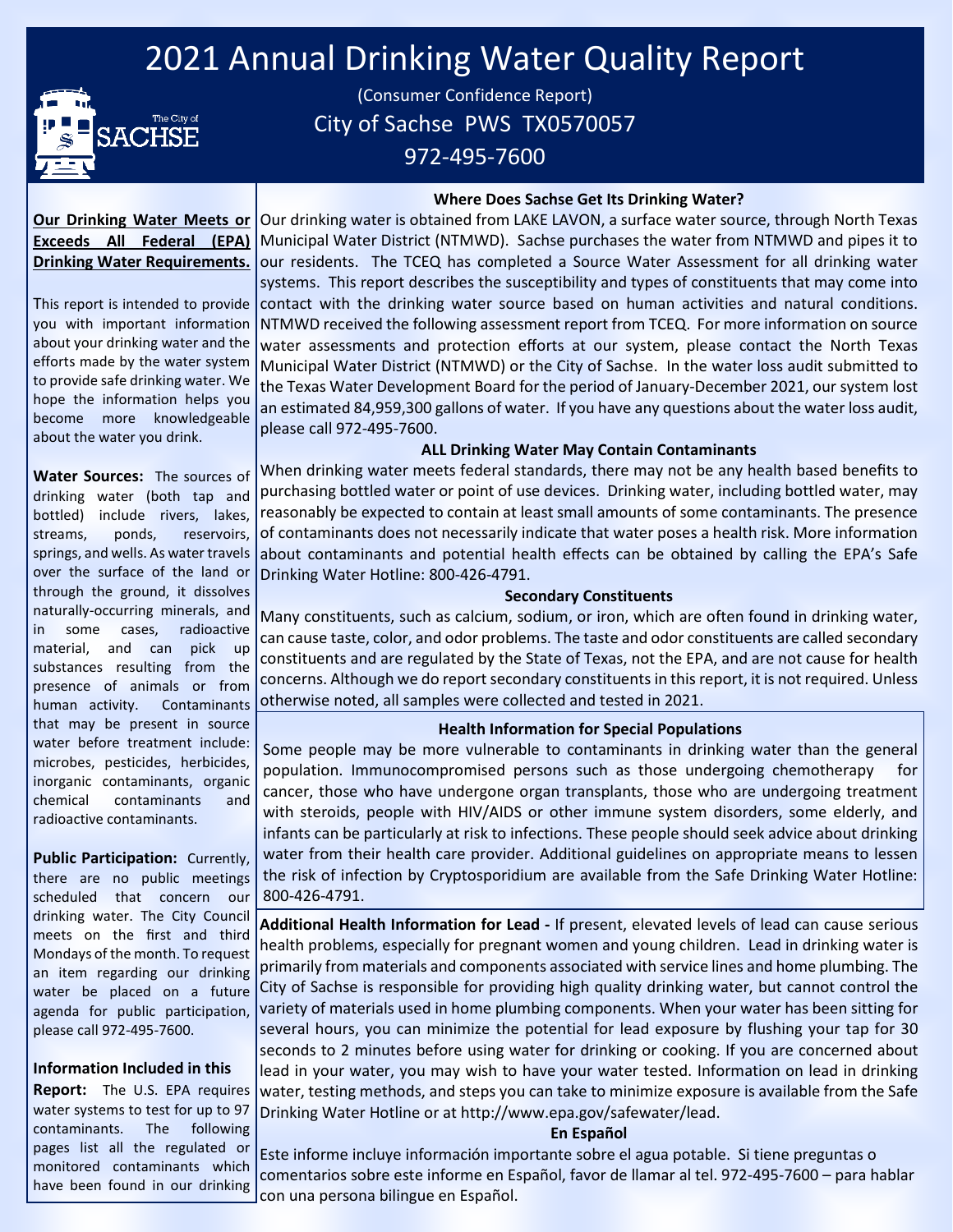| <b>Inorganic Contaminants</b>               |              |                                         |                                    |                |                |                  |                                                                                                                                    |  |  |  |
|---------------------------------------------|--------------|-----------------------------------------|------------------------------------|----------------|----------------|------------------|------------------------------------------------------------------------------------------------------------------------------------|--|--|--|
| <b>Contaminants</b>                         | <b>Units</b> | <b>Highest Level</b><br><b>Detected</b> | Range of Levels<br><b>Detected</b> | <b>MCLG</b>    | <b>MCL</b>     | <b>Violation</b> | <b>Likely Source of Contamination</b>                                                                                              |  |  |  |
| <b>Barium</b>                               | ppm          | 0.038                                   | $0.037 - 0.038$                    | $\overline{2}$ | $\overline{2}$ | <b>No</b>        | Discharge of drilling wastes, discharge<br>from metal refineries; erosion of natural<br>deposits                                   |  |  |  |
| Cyanide                                     | ppb          | 86.9                                    | $86.9 - 86.9$                      | 200            | 200            | <b>No</b>        | Likely source: Discharge from steel/metal<br>factories; Discharge from plastics and<br>fertilizer factories                        |  |  |  |
| Fluoride                                    | ppm          | 0.480                                   | $0.306 - 0.480$                    | 4              | 4              | <b>No</b>        | Erosion of natural deposits; water<br>additive which promotes strong teeth;<br>discharge from fertilizer and aluminum<br>factories |  |  |  |
| <b>Nitrate</b><br>(measured as<br>Nitrogen) | ppm          | $\mathbf{1}$                            | $0.701 - 0.701$                    | 10             | 10             | <b>No</b>        | Runoff from fertilizer use; leaching from<br>septic tanks; sewage; erosion of natural<br>deposits                                  |  |  |  |

| <b>Organic Contaminants</b>                                                                   |       |                                            |                                                    |             |     |                  |                                            |  |
|-----------------------------------------------------------------------------------------------|-------|--------------------------------------------|----------------------------------------------------|-------------|-----|------------------|--------------------------------------------|--|
| <b>Synthetic Organic</b><br><b>Contaminants Including</b><br><b>Pesticides and Herbicides</b> | Units | <b>Highest</b><br>Level<br><b>Detected</b> | Range of<br>Levels <sub>1</sub><br><b>Detected</b> | <b>MCLG</b> | MCL | <b>Violation</b> | <b>Likely Source of Contamination</b>      |  |
| Atrazine                                                                                      | ppb   | 0.3                                        | $0.2 - 0.3$                                        | 3           |     | <b>No</b>        | Runoff from herbicide used on row<br>crops |  |
| Simazine                                                                                      | ppb   | 0.12                                       | $0.08 - 0.12$                                      | 4           | 4   | <b>No</b>        | Herbicide runoff                           |  |

| <b>Disinfection By-Products</b>                      |              |                                         |                                    |                          |            |           |                                                                                                                                                                                                                                                                                                                     |  |  |
|------------------------------------------------------|--------------|-----------------------------------------|------------------------------------|--------------------------|------------|-----------|---------------------------------------------------------------------------------------------------------------------------------------------------------------------------------------------------------------------------------------------------------------------------------------------------------------------|--|--|
| Disinfectants and<br><b>Disinfection By-Products</b> | <b>Units</b> | <b>Highest Level</b><br><b>Detected</b> | Range of Levels<br><b>Detected</b> | <b>MCLG</b>              | <b>MCL</b> | Violation | Likely Source of<br>Contamination                                                                                                                                                                                                                                                                                   |  |  |
| <b>Total Haloacetic Acids</b><br>(HAA5)              | ppb          | 23                                      | $0 - 27.6$                         | No goal for<br>the total | 60         | <b>No</b> | By-product of drinking<br>water chlorination                                                                                                                                                                                                                                                                        |  |  |
| <b>Total Trihalomethanes</b><br>(TThm)               | ppb          | 30                                      | $17.7 - 38.1$                      | No goal for<br>the total | 80         | <b>No</b> | By-product of drinking<br>water chlorination                                                                                                                                                                                                                                                                        |  |  |
| <b>Bromate</b>                                       | ppb          | 69.2                                    | $5.27 - 69.2$                      |                          | 10         | <b>No</b> | By-product of drinking<br>water ozonation.                                                                                                                                                                                                                                                                          |  |  |
| $\cdots$                                             |              |                                         |                                    |                          |            |           | $\frac{1}{2}$ $\frac{1}{2}$ $\frac{1}{2}$ $\frac{1}{2}$ $\frac{1}{2}$ $\frac{1}{2}$ $\frac{1}{2}$ $\frac{1}{2}$ $\frac{1}{2}$ $\frac{1}{2}$ $\frac{1}{2}$ $\frac{1}{2}$ $\frac{1}{2}$ $\frac{1}{2}$ $\frac{1}{2}$ $\frac{1}{2}$ $\frac{1}{2}$ $\frac{1}{2}$ $\frac{1}{2}$ $\frac{1}{2}$ $\frac{1}{2}$ $\frac{1}{2}$ |  |  |

*Note: The value in the Highest Level or Average Detected column is the highest average of all HAA5 and TTHM sample results collected at a location over a year.*

| <b>Unregulated Contaminants</b> |              |                                         |                                    |                                           |  |  |  |  |  |
|---------------------------------|--------------|-----------------------------------------|------------------------------------|-------------------------------------------|--|--|--|--|--|
| <b>Contaminants</b>             | <b>Units</b> | <b>Highest Level</b><br><b>Detected</b> | Range of Levels<br><b>Detected</b> | <b>Likely Source of Contamination</b>     |  |  |  |  |  |
| Chloroform                      | ppb          | 19.4                                    | $7.10 - 19.4$                      | By-product of drinking water disinfection |  |  |  |  |  |
| <b>Bromoform</b>                | ppb          | 1.18                                    | $< 1.0 - 1.18$                     | By-product of drinking water disinfection |  |  |  |  |  |
| Bromodichloromethane            | ppb          | 13.0                                    | $6.35 - 13.0$                      | By-product of drinking water disinfection |  |  |  |  |  |
| Dibromochloromethane            | ppb          | 7.21                                    | $4.29 - 7.21$                      | By-product of drinking water disinfection |  |  |  |  |  |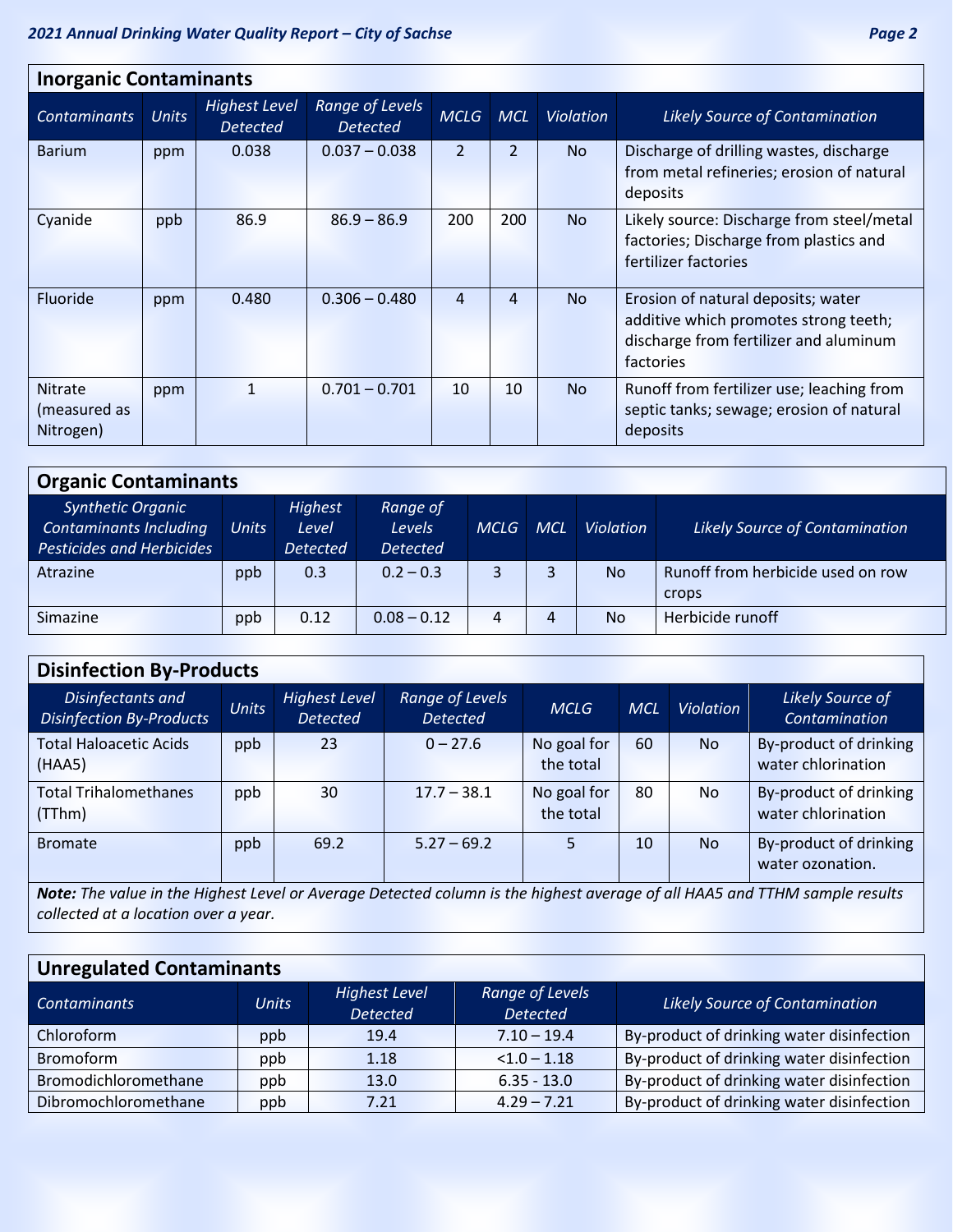| <b>Lead and Copper</b> |              |             |                      |                    |                    |                  |                                                                                                            |  |  |  |
|------------------------|--------------|-------------|----------------------|--------------------|--------------------|------------------|------------------------------------------------------------------------------------------------------------|--|--|--|
| <b>Contaminants</b>    | <b>Units</b> | <b>MCLG</b> | Action<br>Level (AL) | 90th<br>Percentile | # Sites<br>Over AL | <b>Violation</b> | <b>Likely Source of Contamination</b>                                                                      |  |  |  |
| Lead                   | ppb          | 0           | 15                   | 1.5                | 0                  | N <sub>o</sub>   | Corrosion of household plumbing system:<br>erosion of natural deposits                                     |  |  |  |
| Copper                 | ppm          | 1.3         | 1.3                  | 0.58               | 0                  | <b>No</b>        | Erosion of natural deposits; leaching from<br>wood preservative corrosion of household<br>plumbing systems |  |  |  |

| <b>Coliform Bacteria</b>                                                                                                   |                                                     |                                            |                                                                    |                  |                                         |  |  |  |  |
|----------------------------------------------------------------------------------------------------------------------------|-----------------------------------------------------|--------------------------------------------|--------------------------------------------------------------------|------------------|-----------------------------------------|--|--|--|--|
| <b>Maximum</b><br>Contaminant<br>Level Goal                                                                                | <b>Total Coliform Maximum Contaminant</b><br>Level  | Highest #<br><b>of</b><br><b>Positives</b> | Total # of Positive E.<br>Coli or Fecal<br><b>Coliform Samples</b> | <b>Violation</b> | Likely Source of<br>Contamination       |  |  |  |  |
| $\mathbf{0}$                                                                                                               | One coliform positive sample in any<br>single month |                                            |                                                                    | No.              | Naturally present in<br>the environment |  |  |  |  |
| Reported monthly tests found no fecal coliform bacteria. Coliforms are bacteria that are naturally present in the<br>Note: |                                                     |                                            |                                                                    |                  |                                         |  |  |  |  |

*environment and are used as an indicator that other, potentially harmful bacteria may be present.* 

### **Turbidity**

|                            | Limit (Treatment Technique) | Level Detected | <b>Violation</b> | Likely Source of Contamination |
|----------------------------|-----------------------------|----------------|------------------|--------------------------------|
| Highest single measurement | 1 NTU                       | 0.39 NTU       | <b>No</b>        | Soil runoff                    |
| Lowest monthly percentage  | $0.3$ NTU                   | 98.8%          | <b>No</b>        | Soil runoff                    |

*Note: Turbidity has no health effects, however, turbidity can interfere with disinfection and provide a medium for microbial growth. Turbidity may indicate the presence of disease-causing organisms including bacteria, viruses, and parasites that can cause symptoms such as nausea, cramps, diarrhea, and associated headaches.* 

### **Maximum Residual Disinfectant Level**

| Disinfectant Type                         | <b>Units</b> | Average<br>Level | <b>Minimum</b><br>Level | <b>Maximum</b><br>Level | <b>MRDL</b> | <b>MRDLG</b> | <b>Likely Source of Contamination</b>    |
|-------------------------------------------|--------------|------------------|-------------------------|-------------------------|-------------|--------------|------------------------------------------|
| <b>Chlorine Residual</b><br>(Chloramines) | ppm          | 2.56             | 0.50                    | 4.0                     | 4.0         | < 4.0        | Disinfectant used to control<br>microbes |
| <b>Chlorine Dioxide</b>                   | ppm          | 0                | 0                       | 0                       | 0.8         | 0.8          | <b>Disinfectant</b>                      |
| Chlorite                                  | ppm          | 0.105            |                         | 0.97                    | 1.0         | N/A          | <b>Disinfectant</b>                      |

### **Total Organic Carbon**

|                       | <b>Units</b> | <b>Highest Level Detected</b> | <b>Range of Levels Detected</b> | <b>Likely Source of Contamination</b> |
|-----------------------|--------------|-------------------------------|---------------------------------|---------------------------------------|
| Source Water          | ppm          | 4.66                          | $3.69 - 4.66$                   | Naturally present in the environment  |
| <b>Drinking Water</b> | ppm          | 4.01                          | $2.01 - 4.01$                   | Naturally present in the environment  |
| Removal Ratio         | % removal*   | 46.0                          | $1.9 - 46.0$                    | N/A                                   |

*Note: TOC has no health effects. The disinfectant can combine with TOC to form disinfectant by-products. Disinfection is necessary to ensure that water does not have unacceptable levels of pathogens. By-products of disinfection include trihalomethanes (THMs) and haloacetic acids (HAAs) which are elsewhere in this report.* 

*\*Removal ratio is the percentage of TOC removed by the treatment process divided by the percentage of TOC required by TCEQ to be removed.*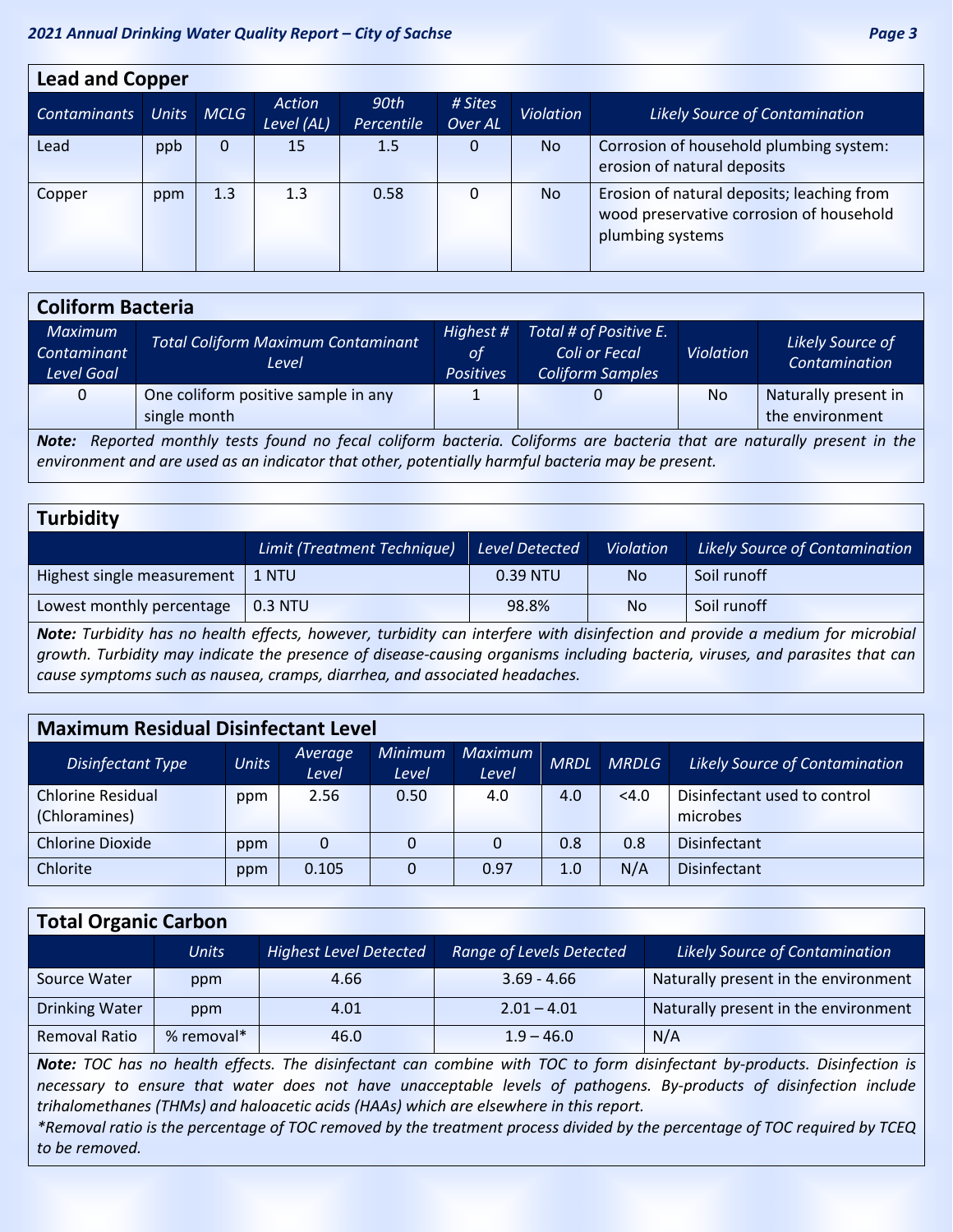| <b>Secondary and Other Constituents Not Regulated</b> |              |                                         |                                    |                                                                                                           |  |  |  |  |  |
|-------------------------------------------------------|--------------|-----------------------------------------|------------------------------------|-----------------------------------------------------------------------------------------------------------|--|--|--|--|--|
| <b>Contaminants</b>                                   | <b>Units</b> | <b>Highest Level</b><br><b>Detected</b> | Range of Levels<br><b>Detected</b> | <b>Likely Source of Contamination</b>                                                                     |  |  |  |  |  |
| Calcium                                               | ppm          | 77.5                                    | $34.5 - 77.5$                      | Abundant naturally occurring element                                                                      |  |  |  |  |  |
| Chloride                                              | ppm          | 73.5                                    | $4.78 - 73.5$                      | Abundant naturally occurring element; used in<br>water purification; by-product of oil field<br>activity. |  |  |  |  |  |
| Magnesium                                             | ppm          | 4.43                                    | $3.40 - 4.43$                      | Abundant naturally occurring element                                                                      |  |  |  |  |  |
| Manganese                                             | ppm          | 0.038                                   | $0.0 - 0.038$                      | Abundant naturally occurring element                                                                      |  |  |  |  |  |
| <b>Nickel</b>                                         | ppm          | 0.0060                                  | $0.004 - 0.0060$                   | Erosion of natural deposits                                                                               |  |  |  |  |  |
| pH                                                    | units        | 9.12                                    | $7.56 - 9.12$                      | Measure of corrosivity of water                                                                           |  |  |  |  |  |
| Sodium                                                | ppm          | 81.1                                    | $33.0 - 81.1$                      | Erosion of natural deposits; by-product of oil<br>field activity                                          |  |  |  |  |  |
| Sulfate                                               | ppm          | 153                                     | $22.4 - 153$                       | Naturally occurring; common industrial by-<br>product of oil field activity                               |  |  |  |  |  |
| <b>Total Alkalinity as CaCO3</b>                      | ppm          | 128                                     | $65 - 128$                         | Naturally occurring soluble mineral salts                                                                 |  |  |  |  |  |
| <b>Total Dissolved Solids</b>                         | ppm          | 444                                     | $186 - 444$                        | Total dissolved mineral constituents in water                                                             |  |  |  |  |  |
| Total Hardness as CaCO3                               | ppm          | 192                                     | $96 - 192$                         | Naturally occurring calcium                                                                               |  |  |  |  |  |

### **Table Definitions**

- AL: Action Level The concentration of a contaminant which, if exceeded, triggers treatment or other requirements which a water system must follow.
- ALG: Action Level Goal The level of a contaminant in drinking water below which there is no known or expected risk to health. ALGs allow for a margin of safety.
- Avg Regulatory compliance with some MCLs are based on running annual average of monthly samples.
- Level 1 Assessment A Level 1 assessment is a study of the water system to identify potential problems and determine (if possible) why total coliform bacteria have been found in our water system.
- Level 2 Assessment A Level 2 assessment is a very detailed study of the water system to identify potential problems and determine (if possible) why an E. coli MCL violation has occurred and/or why total coliform bacteria have been found in our water system on multiple occasions.
- MCL: Maximum Contaminant Level The highest level of a contaminant that is allowed in drinking water. MCLs are set as close to the MCLGs as feasible using the best available treatment technology.
- MCLG: Maximum Contaminant Level Goal– The level of a contaminant in drinking water below which there is no known or expected risk to health. MCLGs allow for a margin of safety.
- MRDL: Maximum residual disinfectant level The highest level of a disinfectant allowed in drinking water. There is convincing evidence that addition of a disinfectant is necessary for control of microbial contaminants.
- MRDLG: Maximum residual disinfectant level goal The level of a drinking water disinfectant below which there is no known or expected risk to health. MRDLGs do not reflect the benefits of the use of disinfectants to control microbial contaminants.
- MFL: Million Fibers per Liter A measure of asbestos.
- MREM: Millirems per Year A measure of radiation absorbed by the body.
- $N/A Not$  applicable.
- NTU: Nephelometric Turbidity Units A measure of turbidity.
- pCi/L: Picocuries per Liter A measure of radioactivity.
- ppb: Parts per Billion or micrograms per liter One ounce in 7,350,000 gallons of water.
- ppm: Parts Per Million or milligrams per liter One ounce in 7,350 gallons of water.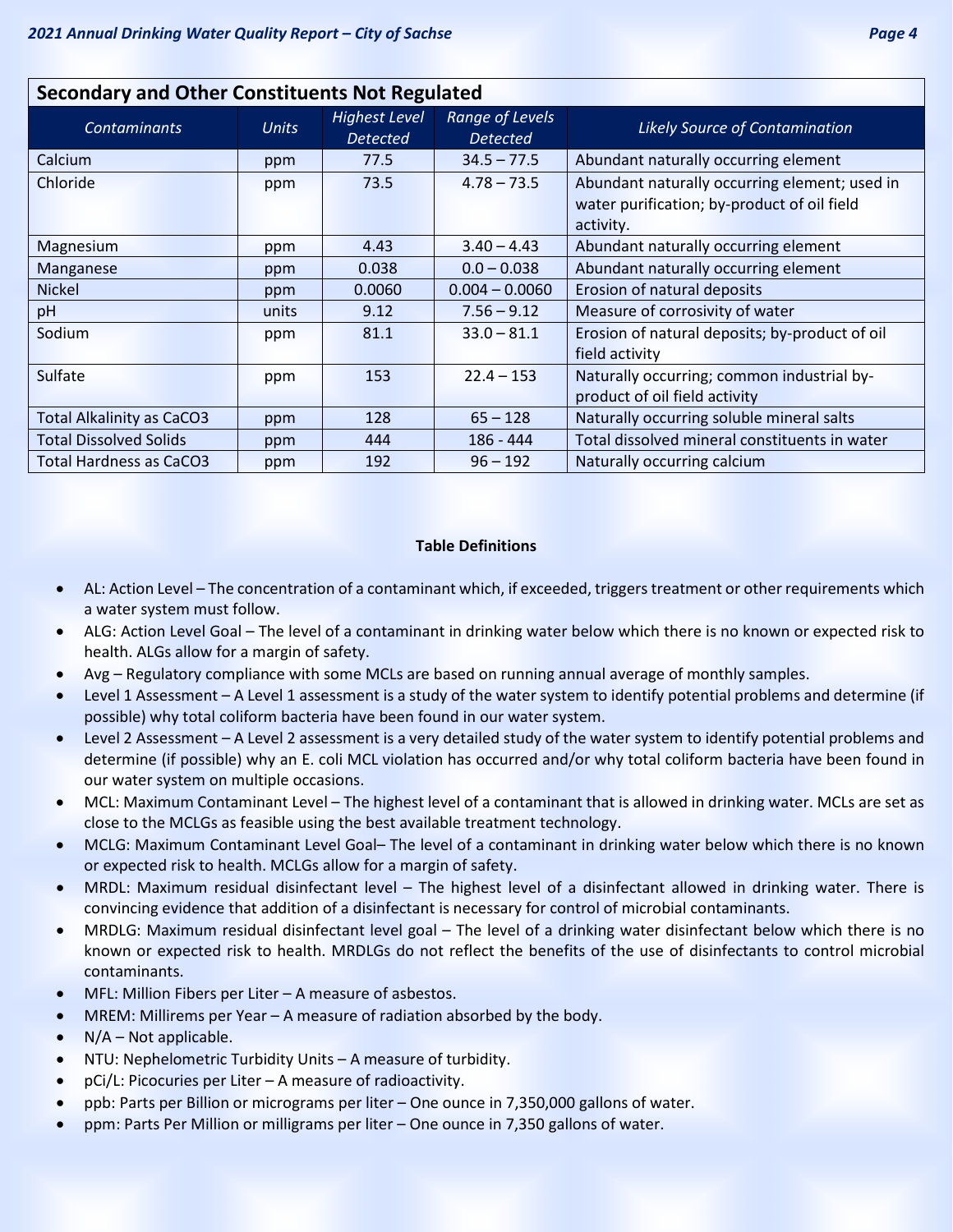### *2021 Annual Drinking Water Quality Report – City of Sachse Page 5* Take the guesswork out of watering your lawn

ith science-based advice from www. watermyyard.org, you can feel confident that you are providing enough water on your lawn without wasting any. Sachse has invested in a weather station that gives the most accurate and localized information on watering needs, based on rain, wind, temperature, and soils. Turn off the automatic controller on your system and use Water My Yard as a reliable guide. No more guessing and no more wasting water or money. W



## Foundations benefit from soaking

Soaker hoses can help homeowners stabilize their<br>
Shome's foundation if used properly. Place the<br>
soaker hose around the perimeter of the house 8 to home's foundation if used properly. Place the soaker hose around the perimeter of the house 8 to 18 inches away from the foundation. Before attaching the soaker hose to the faucet, make sure you have a backflow preventer on the faucet. Soaker hoses run best with low pressure. You do not need to turn the faucet on full blast. Turn on the faucet so water slowly comes out of the soaker hose. Run the soaker hose for several hours.



### There's a flag on the play!

ot exactly a violation of football rules, but a broken sprinkler head can certainly penalize you and your pocketbook. Broken or misdirected sprinkler heads represent the biggest water wasters in most homes. But they are often out of the homeowner's line of sight. That's why Sachse field personnel will place a flag on those heads that need your attention. Forgo the penalty and fix the problem N



*The City of Sachse contracts with North Texas Municipal Water District (NTMWD) for water supplied to its citizens. The primary concern and responsibility of the NTMWD is the conservation and preservation of safe, clean, highquality drinking water, a concern shared by the City of Sachse. If you would like more information about the quality of water, contaminants in drinking water, and/or potential health effects, please contact Sachse Public Works at 972-495-7600, the NTMWD's Public Information Office at 972-442-5405, or the Texas Commission on Environmental Quality (TCEQ) Safe Drinking Water Hotline at 1-800-426-4791.*

*Sachse Public Works Department, 3815-B Sachse Road, Sachse, Texas 75048 | www.cityofsachse.com*